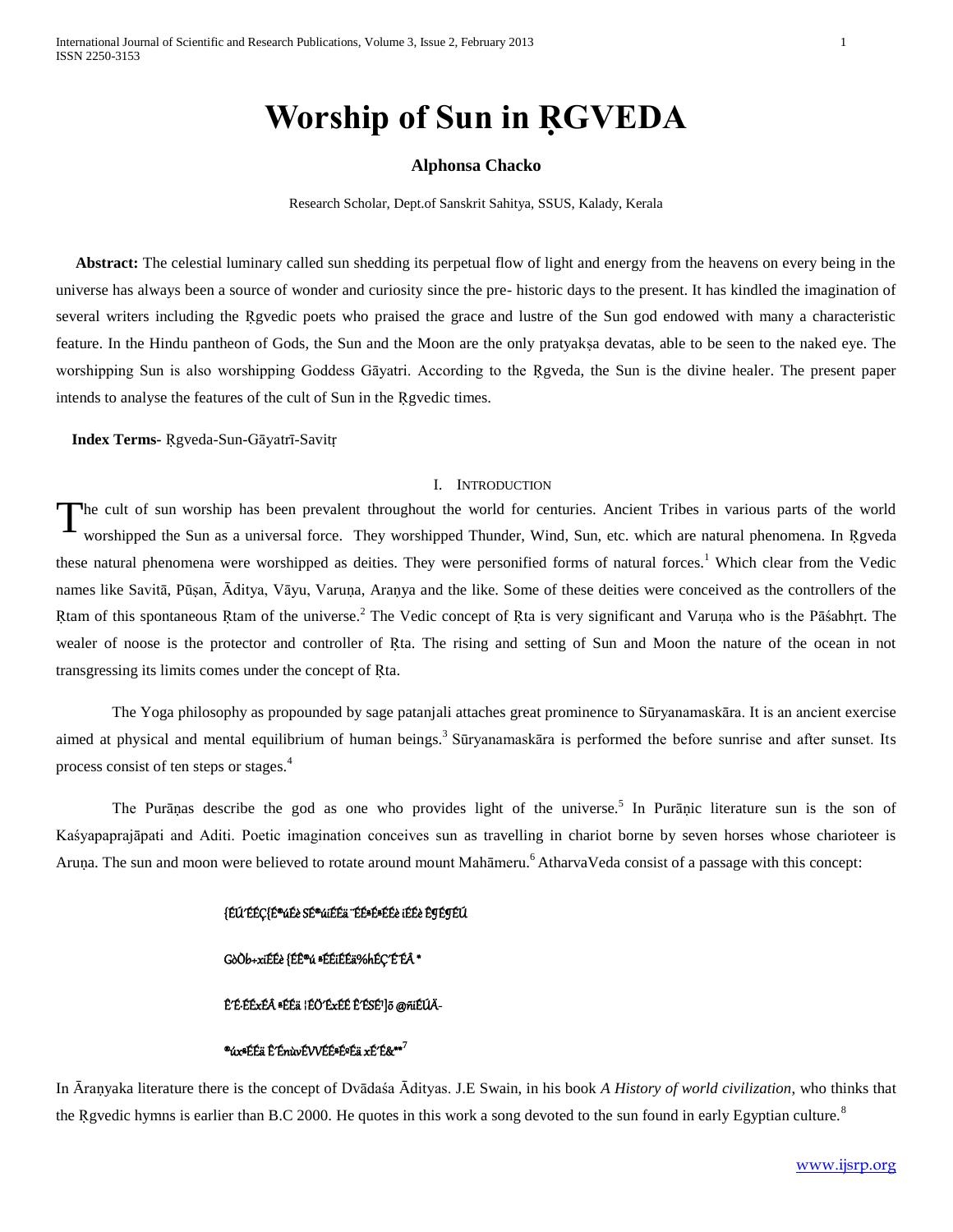# II. SUN

Sun was possibly the most obvious personified form of the natural incidence for the Vedic peoples and solar worship was may be the real religion of India. As Hastings examine, "nor is it difficult to identify with how in a land flooded with sunlight, where every phase and function of life is dependent upon the kindly tenderness of the Sun and his vicious power and force are felt in the extreme boundaries of heat, it should have been man's primary business to win his favour and placate his rage<sup>9</sup>. The minds of the Vedic peoples and thus develop the different solar deities. Thus we have Mitra, Varuna, Savitr, Sūrya, Pūṣan, aryaman in the Vedic and the twelve Ādityas in the Purāṇic times. Though there do not exist many Sun- Temples in India, solar worship is accepted and practiced even today. The importance attached to the  $7<sup>th</sup>$  day of the month for worshipping sun tell the fact that like other divine being, sun too has some ritualistic tradition.<sup>10</sup>

# **SUN AS A SOLAR GOD**

Surya is one of the outward appearances of fire god placed in paradise by other gods. He is the brightest leading light, the glowing ball of light that Uṣas brings to the humanity. He is portraying as the eye of gods that beholds the actions of all worldly. He travels on a resplendent car driven by seven steeds that he unyokes at sunset. As he comes up in the horizon in the morning, the darkness of the night takes to its heels and the whole world is aroused to activities. As he rolls up darkness like a skin and the stars make good quality their run away like thieves the shines magnificently on the lap of dawn. It is with his light that he sustains the whole creation and energies it. All living being depend on surya who is their lead. He is poetically described as a bird flying through the unlimited spread of the blue firmament.<sup>11</sup>

#### **NATURAL INDIVIDUALITY OF THE SUN**

Sun is the celestial deity. He is created by Brahman and placed in the in the sky just as vāyu was placed in the atmosphere. The burning planet shining amazingly in the sky is like an eye. He is the Soult of he is the eye of Mitra, Varuṇa, Agni, etc; He is the Soul of the heaven earth and sky. In the first maṇḍala of Ṛgveda that sun is the soul of the universe, its support and stay 'Sūrya ātma jagatastuṣśca'.<sup>12</sup> Sun, as the common observable fact was glorified and worshipped through their hymns by the Vedic peoples. In the Vedic times, people attempt to detain his magnificence and dignity in the icon and worshipped him either in the form of a divine being or some symbolical design which signify him.

## **THE SOLAR SYMBOLS**

The sun-god is symbolized by a choice of symbols and the wheel is one of them. A gold plate also is a sign of the sun Śatapata Brāhmaṇa VII.4.1.10. A gold dies was laid at the time of piling of the fire alter to represent the sun Śatapata Brāhmaṇa VII.41.1.10.<sup>13</sup> The lotus is also originate in the hands of the sun- image, and it was presently taken over by Visnu and his wife Laksmi. The lotus is inseparably related with the sun almost certainly because it blooms only while the sun burnish. Garuḍa, the bird mount of the sun, is absent in the Vedic literature though in a Rgvedic passage Garutmān it appears that stands for the sun. According to another observation the sun is a horse brought by Uṣa-

Ì.

#### näù´ÉÉxÉÉÆ SÉIÉÖ& ºÉÖ¦ÉMÉÉ <sup>^</sup>ɼþxiÉÒ ·ÉäiÉÆ xɪÉxiÉÒ ºÉÖoù¶ÉÒEò¨É·É<sup>®</sup>É<sup>4</sup>\*

=<sup>1</sup>ÉÉ =nù̶É ®Ê¶ÉʦɪÉÇHòÉ ÊSÉjÉÉ ÉvÉÉ Ê^ɶ´É ÉxÉÖ |ɦÉÚiÉÉ\*\* <sup>14</sup>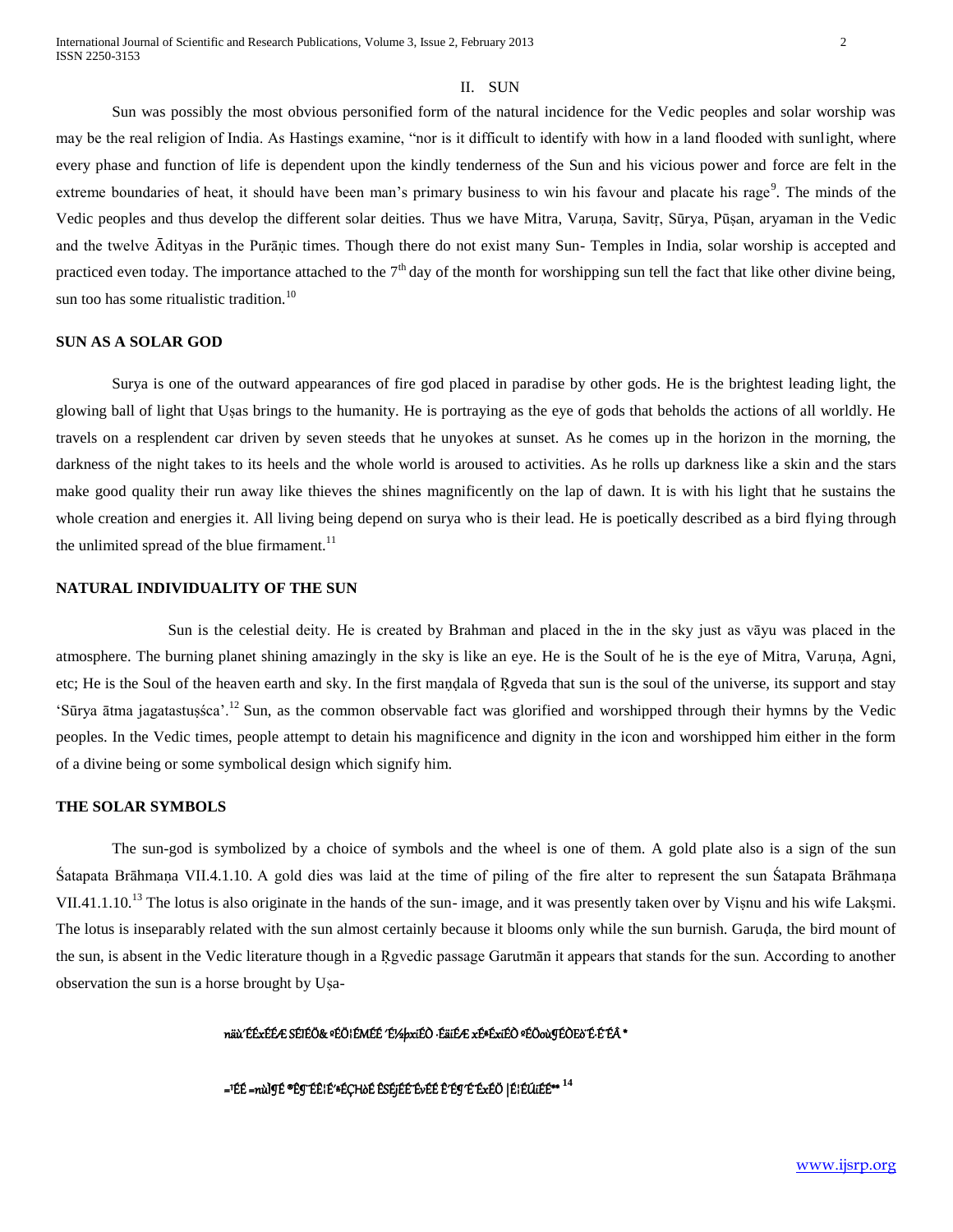He is also quite often described as riding a car sometimes drawn by one, and at other times by more than a few, four or seven, swift and glowing horses or mares. In the shoḍaśin give up a horse was placed in the hands of the priest and it signifies the sun. The horse was a strong and probably the fastest animal known to the Āryans and they recognized its speed and strength to its solar origin. The affiliation between the sun –god and the serpent, however, is one of hostility for the serpent symbolizes evil, and the sun goodness.<sup>15</sup>

#### **SUN WORSHIP IN THE VEDIC AGE**

As noted earlier, in the Rgveda solar gods are the most numerous. We have Surya, Savitr, the Aśvins, Mitra, Vivasvān, Vișnu, Bhāga, Aryaman, Pūṣan, Āditya and the goddesses Uṣas, and Sūrya. Not all of them are given different personality, but glimpses are provided in to the natural occurrence or idea behind their apotheosis. Many of them have obvious resemblance with their Iranian counter parts and Indo- European prototypes. Surya as a sun god is thought of first and foremost as the visible orb light. He is golden; his chariot is drawn by seven horses. He is a healer, apparently because of the healing qualities of the sun rays Savitā, the stimulator of everything denotes his abstract individuality.<sup>16</sup> Pūshan indicate his compassionate power, visible chiefly as a idyllic deity. Bhaga, according to yāska presides over the forenoon. Vivasvān almost certainly in the establishment represented the rising sun but was also looked upon as the first sacrficer, the ancestor of the human race. The Aśvins are the most existing of solar gods. Their solar character is confirmed by their relationship with Uṣas (Dawn) that comes in their wake, and with Sūrya (daughter of Surya) and Savitṛ.

Most of the divine being point out above along with a few others like Varuṇa, Amśa, Dakṣa, Dhātṛ, Mārtaṇḍa etc. come to represent a special class of gods together known as the Ādityas, or sons of Aditi. Aditi was also looked upon as the mother of all the other Vedic divinities. Six Ādityas are mentioned in the Mitra, Aryaman, Bhaga, Varuṇa, Dakṣa and Amśa.<sup>17</sup>

# **SURYA- THE VEDIC GOD**

Surya, the sun god, worshipped by the Greeks as Helios, is in one hymn approach the son of Dayus in another he is called the son of Aditi. Uṣas, the dawn is in one place said to be his wife, while in another she is illustrate as his mother. He travels about in a car which is sometimes said to be drawn by seven fleet and glowing mares. He rolls up darkness like a put out of sight. Pūṣan goes as his envoy with his golden ships, which sail in the mid-air ocean. Surya is the preserver and soul of all things stationary and moving and is therefore, called the creator of everything, enlivened by him men perform their work, he is far- seeing, all seeing, beholds all living thing, and the good and bad deeds of moral values. By his prominence he is the divine chief of the gods.

In numerous passages however, the position of surya is emphasize. He said to have been caused to stand out by Indra, who also once approved off one of the wheels of his chariot. Mitra and Varuṇa sometimes obscure him by clouds and rain.<sup>18</sup>

# **SŪRYASTUTI**

In Rgveda, there are eleven sūktas devoted to sun. Some of these mantras describe the greatness and supernatural power of surya. Sun rays are having a power to destroy skin diseases like 'Harima' the greenish colour of the body an effect of the skin diseases like leprosy. Sunrays cure these types of diseases.<sup>19</sup> Rgveda consists of mantras invoking sun god to cure diseases.

#### =tzÉt ʰÉjɰɼþ +É®úÉä½þzÉÖkɮɯ Ênù′ɰÉÂ\*

¾þpùÉäMÉÆ ¨É¨É ºÉÚªÉÇ ½Ê®¨ÉÉhÉÆ SÉ xÉɶɪÉ\*\***<sup>20</sup>**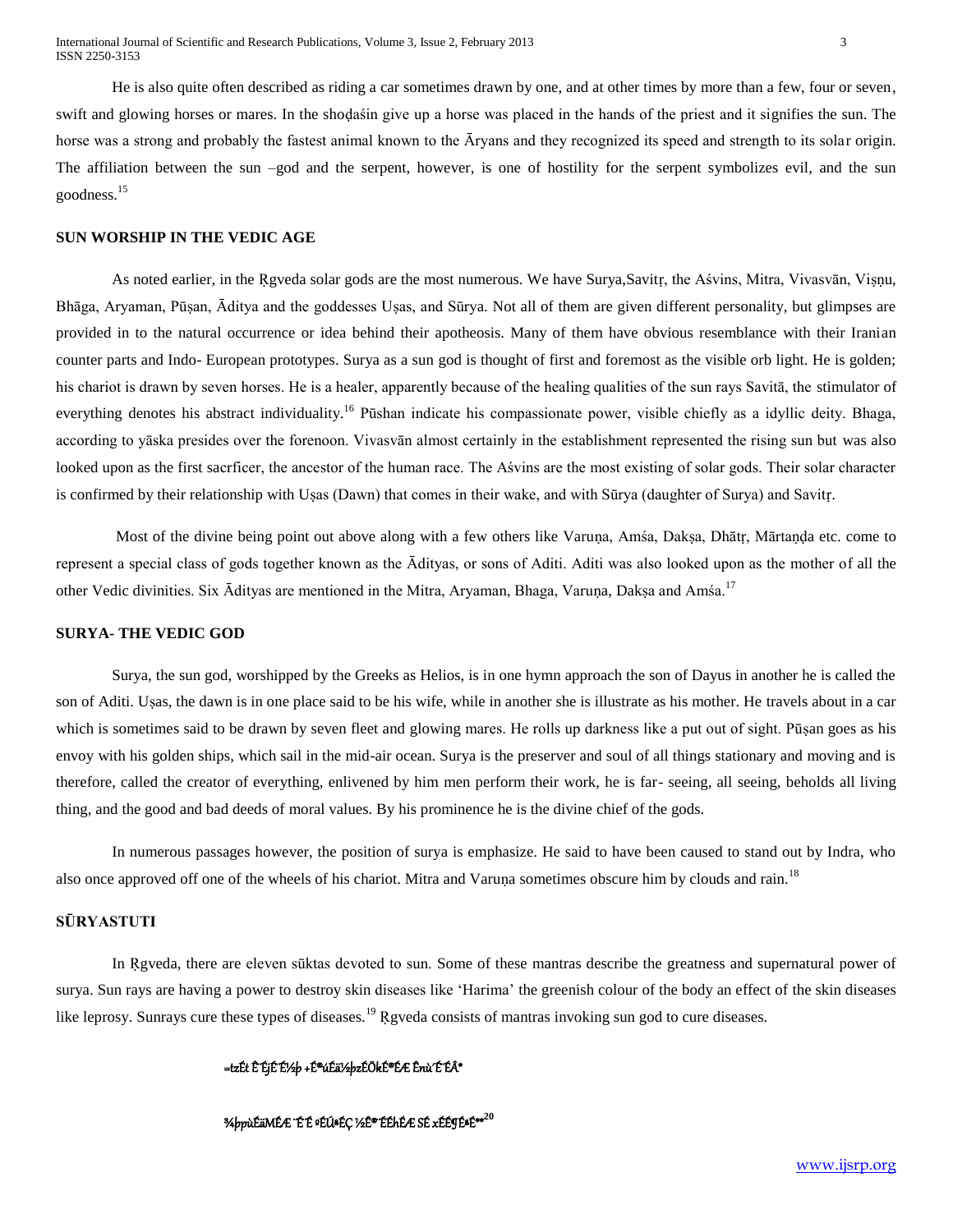#### **¶ÉÖEäò™ÉÖ ¨Éä 1⁄2Ê®ú¨ÉÉhÉÆ ®úÉä{ÉhÉEòɺÉÖ nùv¨ÉʺÉ\***

# +lÉÉä ½Ê®úpù´Éä¹ÉÖ ¨Éä ½Ê®ú¨ÉÉhÉÆú ÊxÉ nùv¨ÉʺÉ\*\***<sup>21</sup>**

# **GĀYATRĪ MANTRA**

The Gāyatri mantra in Ŗgveda is most well known.

#### iÉiºÉÊ´ÉiÉÖ´ÉÇ®äúhªÉÆ ¦ÉMÉÉæ näù´ÉºªÉ vÉÒ¨Éʽþ \*

## ÊvɪÉÉä ªÉÉä xÉ& |ÉSÉÉänùªÉÉiÉÂ\*\***<sup>22</sup>**

Savita is the presiding deity of the Gāyatri mantra, Fire (Agni) is the mouth. Viśvāmitra is the Ṛṣī and Gāyatri is the metre. Gāyatri mantra is also recognized as Savitri mantra, which has from time immemorial been regarded as the valuable mantra to pray worship to the Sun god. It sheds much light on the nature of Savitr. The superiority of god Savitru is well defined in the Rgvedic hymns. The word 'Savita' means the supreme God. He is the will behind the universe and its source. 'Tat savitur vareṇyam' is addressed to Savita.

All mantras in Rgveda are divine especially the Gāyatri of all mantras, the supreme and the most potent power of powers is the Gayatrī mantra. This is regarded as the very life and soul of the all Vedas and Upaniṣads. The Gayatrī mantra is his constant guide; friend, support and strength. Gayatrī japa is laid down as a necessary daily sadhana in the life of every Indian. 'we meditate that excellent glory of the divine savitri, or Sun; may he stimulate our understanding.<sup>23</sup> The Sages sing Gāyatri thus: "Let us adore the supremacy of that heavenly Sun, the godhead, who illuminated all, who recreates, all from whom all proceed, to whom all must return, whom we call upon to direct our understandings a right in our progress towards his holy seat".<sup>24</sup>

By observing Gāyatri daily, it is believed that we will be stable mentally and rich in positive feelings. Gāyati mantra has flown from the experience of our ancient sages and needs to be pragmatic through prayer. Thus the aim of the Gāyatri mantra, preceded by the repetition of the spiritual term Oṁ or Praṇava, is to meditate upon the exclusive radiance of Savita as a means to realize him. The Brahman or Savita illustrate the eternal principle, which creates this whole universe, through which all those achievement of the knowledge of the Brahman.

#### **Gāyatri: Word Meaning and Interpretation**

# iÉiÉ ºÉÊ´ÉiÉÖ& ´É®äúhªÉ¨ÉÂ **–**

iÉiÉÂ - with the purpose of Vedic seers believed that the supreme ultimate reality cannot be described by any name. Therefore, they addressed it simply as that. ºÉÊ´ÉiÉÖ& **-** That from which everything is born, the vital source of the cosmos. Vedas use sun as a symbol. Just as sun's rays remove darkness, light of wisdom removes unawareness of the supreme. <sup>\*</sup>É®äúh<sup>e</sup>ÉÉ – Most pleasant, and most precious of worship.

#### ¦ÉMÉÉænäù′É<del>≌É</del> ÊvÉ Éʽb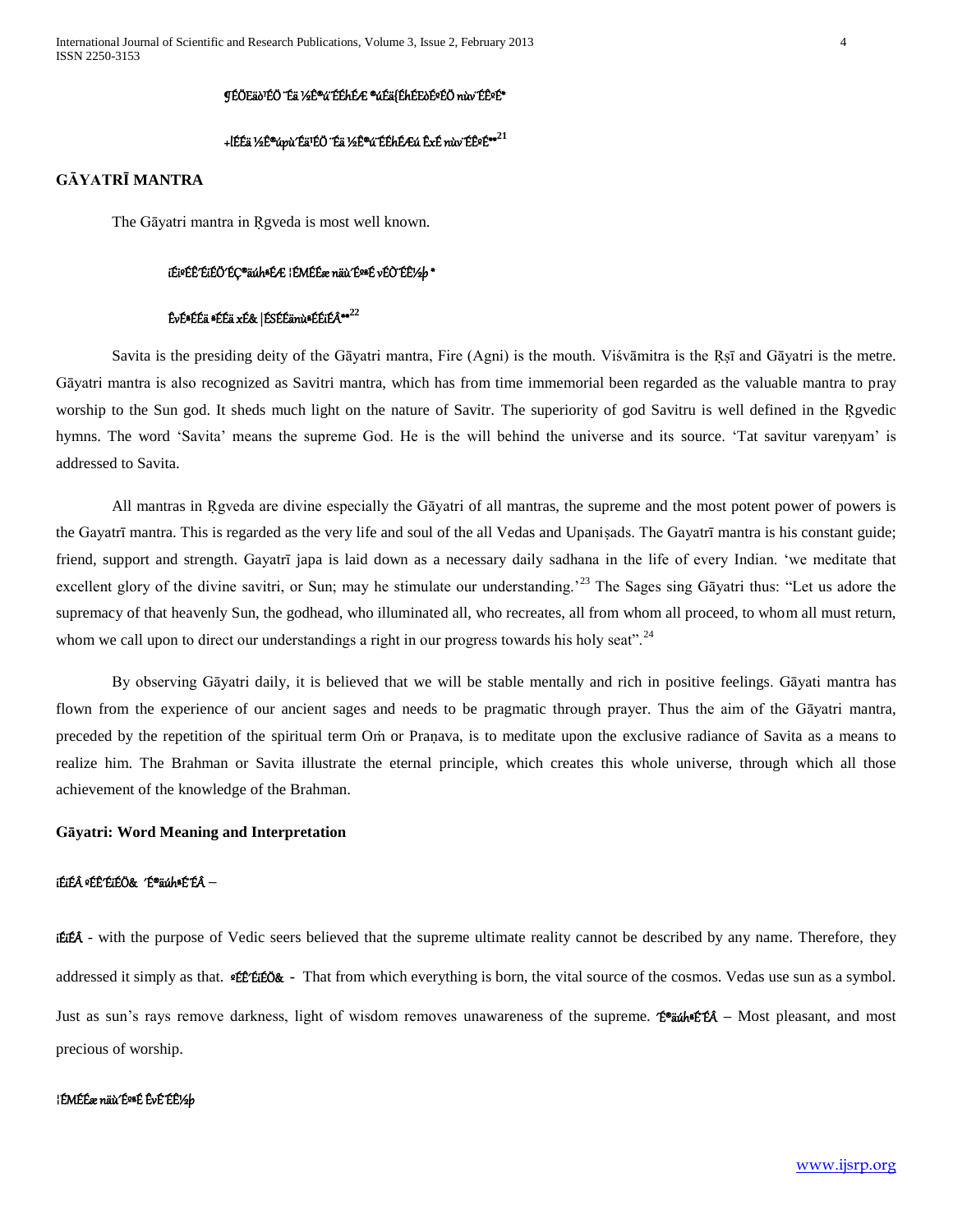International Journal of Scientific and Research Publications, Volume 3, Issue 2, February 2013 5 ISSN 2250-3153

¦ÉMÉÉæ**-** identity- effulgence, radiance, spiritual light and that bestows wisdom. näù´ÉºªÉ - The word indicate divine authenticity, of glorious supreme. **-** EvE EE by we meditate upon.

# vÉÒªÉÉä ªÉÉä xÉ&þ |ÉSÉÉänùªÉÉiÉÂ

vÉÒªÉÉä - mental power, sympathetic, cultivated supremacy. ªÉÉä**-** Which. xÉ&þ Our. |ÉSÉÉänùªÉÉiÉÂ**-** make clear to, motivate, direct. 25

#### **SŪRYA AND SAVITA IN ṚGVEDA**

Savita, in Rgveda with 11 hymns is also a sun deity. He is with golden eyes, hands and tongue. Sometimes he is differentiated from sun. Savita is related with rta.<sup>26</sup> He is the invisible sun of the night. He is main by worshipped for the excusal from the sins, 'oh Savita, please make us free from the sins against devas, which have been occurred because of the lack of wisdom, power etc<sup>27</sup> Gāyatri mantra addresses the sun in the form of Savita. Yajurveda consist of the mantras which address the sun who is the supreme power and Savita, who is the base of Rk, Yajus by S $\overline{\text{a}}$ maveda.<sup>28</sup>

# III. CONCLUSION

The celestial orb of lusture namely sun has been a source of amazement for humans, since the early times. A Rgvedic poet wonders where sun has disappeared during night time. Since sun is the inexhaustible source of light and energy that keeps burning in the skies from time immemorial, it has been because an object of worship. Sun god was thought to be endowed with divine efficacy to solve the problems of human existence. It was natural that if sun god is propitiated if would bring fortune, prosperity, luminosity, children, cattle and longevity to them. It was such a belief that was the first source of the cult of sun worship and Rgveda is our most ancient monument of sun worship which is couched in poetic, as well as metaphoric expressions.

#### **NOTES**

*1.Samskṛta Sāhitya Caritram* Vol.I&II, K.kunjunni Raja & M.S Menon, P. 2.

2. Quoted by *Vedadīpika*,P.V Ramankutty, p.76.

3. *Hindu Encyclopeadia*, C Prasad (Ed.), P.898.

4. *ibid*., C Prasad (Ed.), P.856.

5. *ibid.*, C Prasad (Ed.), P.856.

6. *ŚrīkṛṣṇaVilāsakāvyam* with Sanskrit commentary Vilasini of Rāmapāṇivāda and Malayalam Commentary Prasadam, Canto One, P.N Prasad (Ed.), P.14.

7. *ibid*., P.N Prasad (Ed.), P.15.

8. *Vedadīpika,*P.V Ramankutty, P.16-17.

9. *Vedic Elements in Purāṇic mantras and Rituals*, Gauri Mahulikar, P.190-191.

10. *ibid.,* P.191.

11. *The Ṛgveda and Vedic Religion with readings from the Vedas*, A.C Clayton, P.65-66.

12. *Gāyatri in Ṛgveda*, Mahadeva Narayanrao Joshi, P.31.

13. *A Religious History of Ancient India* Vol.II, S.R Goyal, P.329.

14. *ibid.*, P.328.